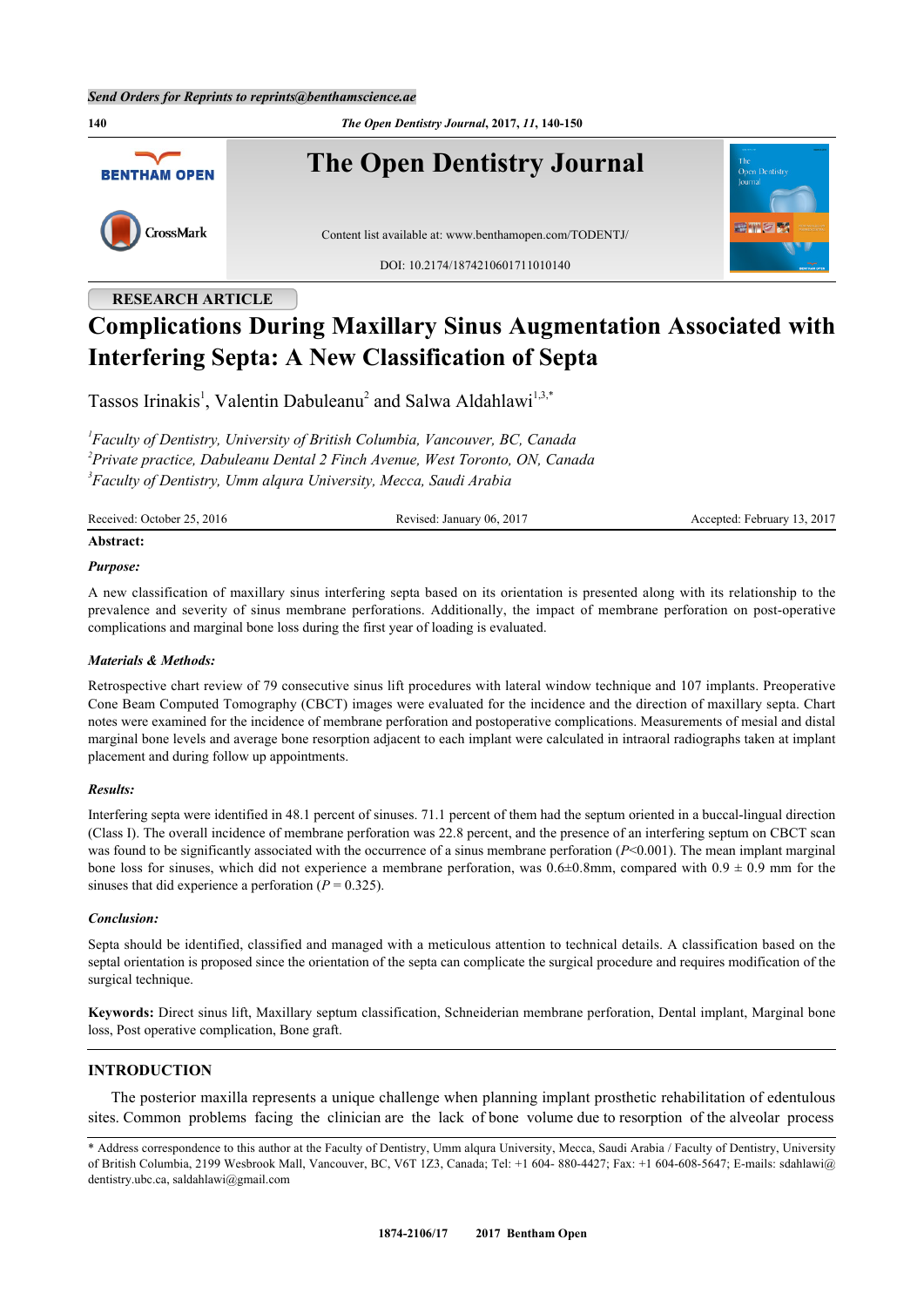and pneumatization of the maxillary sinuses as well as poor bone quality. Sinus lift surgery is the most common procedure in use today in conjunction with implant placement in the posterior maxilla with reported similar outcomes of implant placed with or without sinus floor augmentation [[1\]](#page-8-0). Implants placed in augmented sinuses had a survival rate range of 98.6% - 93.5% after 3-5 years of loading [[2](#page-8-1) - [4\]](#page-9-0).

Schneiderian membrane perforation during sinus lift surgery has been reported to occur in 10-60% of all procedures [\[5](#page-9-1) - [7\]](#page-9-2). It may lead to an increase in surgical challenges, time and postoperative complications. Careful preoperative treatment planning can reduce the risk of membrane perforation. Anatomical factors like the presence, location and direction of the maxillary septum, the thickness, and angles of maxillary sinus walls and the thickness of the Schneiderian membrane need to be carefully identified and examined in conventional and three-dimensional radiographic images. However, even careful preparation, reflection and mobilization of the membrane along anatomical irregularities, cannot always prevent perforation [[8\]](#page-9-3).

Underwood septa are osseous projections often present in the maxillary sinus and divide the sinus into smaller compartments. Septa's main function is to act as masticatory force carrying struts during the dentate phase in life [[9\]](#page-9-4). The term "interfering septa" is used to identify a septum lying directly above the alveolar ridge where sinus lift surgery was planned, and thus "interfered" during the preparation of the osseous window and/or the reflection of the Schneiderian membrane [[10\]](#page-9-5). Overall, the prevalence of septa reported in the literature at the sinus level is between 16% and 48% [[11](#page-9-6) - [17\]](#page-9-7).

Although a reduced implant survival following sinus membrane perforations has been reported, [\[5](#page-9-1), [18\]](#page-9-8) none of the studies have specifically investigated the relationship between the orientation of maxillary sinus septa and the occurrence of intra-surgical complications, such as sinus membrane perforation, as well as postoperative complications, such as the development of graft necrosis and persistent sinusitis. In addition, none of them evaluated long-term implant marginal bone loss following such complications. While a variety of techniques have been discussed with respect to the intra-surgical management of perforation [\[19](#page-9-9) - [21](#page-9-10)], surgical abandonment has also been documented, particularly in cases of large perforations [[6\]](#page-9-11). For these reasons, an increased understanding of the risks posed by interfering sinus septa is of high value to both the surgeon and the patient.

The primary objectives of the present study were to propose a classification system based on the orientation of sinus septa and to assess the prevalence and severity of sinus membrane perforation complications as they relate to the presence of sinus septa and this classification. Secondary objectives included the evaluation of the impact of membrane perforation on post-operative complications and marginal bone loss during the first year of loading as measured on intraoral radiographs.

## **MATERIALS AND METHODS**

Study design: This study is a retrospective chart review of consecutive patients who underwent lateral window sinus lift procedure. Sinus lift and implant surgeries were performed in partially dentate and edentulous patients, in the posterior maxillary arch, utilizing either a one- or two-stage sinus lift approach. Residual ridge height was 0.8-8 mm. All partially dentate patients had either been previously treated for periodontal disease and were receiving maintenance therapy, or did not show any signs or symptoms of periodontal disease. The inclusion criteria for this study were: Patients who had at least one direct sinus lift surgery performed by one experienced periodontist (T.I) and in patients who also received implant therapy, the availability of periapical radiographs representing implants with clearly discernible threads during placement as well as during follow-up appointments.

#### **Surgical Procedure**

All procedures were carried under local anesthesia. The flap design included a mid crestal incision over the edentulous ridge and divergent vertical incisions to allow for a passive flap approximation at the end of the procedure. Osseous lateral window was created using a combination of rotary burs and Piezo electrical tips. An oval shaped – rounded corners window of adequate size and width to allow appropriate use of sinus elevation instrument was created. The detecting of interfering septa in the preoperative CTCB required the modification of the window to resemble a W or a kidney. Once access to the sinus has been gained, a combination of Piezo electrical tips and hand instruments was used for the careful reflection of the Schneiderian membrane. Identification of a sinus septum required a careful and gentle elevation of the membrane around and off the bony septum. Membrane integrity was assessed visually and by asking the patients to blow their nose gently to detect the free movement of the membrane. If a perforation was detected, it was classified based on size into small ( $\leq 5$  mm) or large ( $\geq 5$  mm). The perforation was repaired using an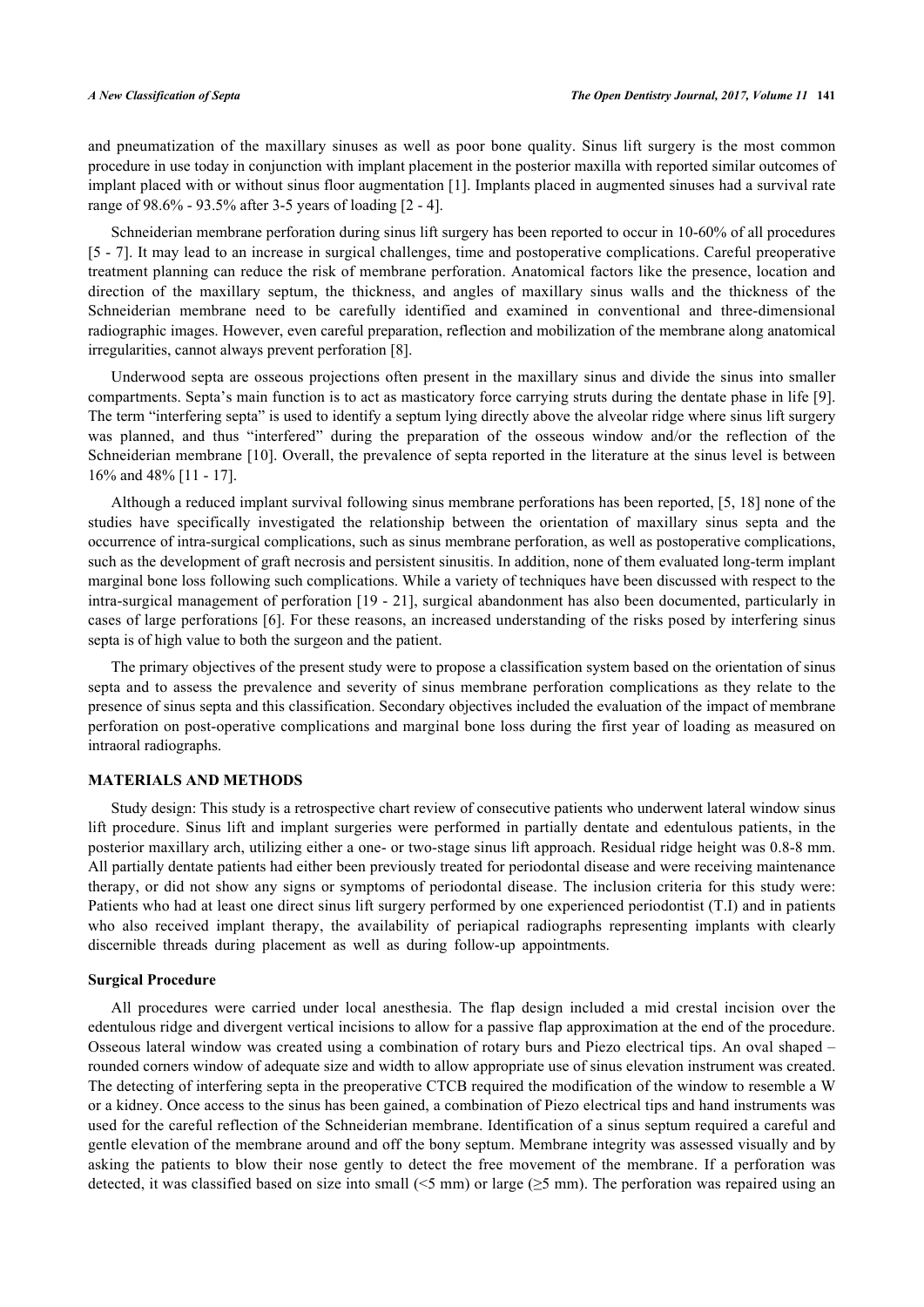internally placed membrane (NeoMem by Citagenix Inc, Canada) following a parachute technique [\[10](#page-9-5)]. One of the four bone grafts was compacted into the sinus. Dental implants were placed simultaneously only in cases where implant stability could be achieved (> 3 mm of initial alveolar bone height). Otherwise, implant placement was delayed and done at a separate procedure. Resorbable membrane was used to cover the lateral window (Bio-Gide by Geistlich, Switzerland). Flap edges were approximated and a passive primary closure of the area was achieved. All patients received postoperative antibiotic (Amoxicillin 500 mg TID for 7 days or Clindamycin 300 mg TID for 7 days).

Patient follow-up: All patients were seen initially 7-10 days postoperatively and then a monthly follow-up visit was conducted. Delayed implant placement was done 6-9 months after the sinus augmentation and patients were followed up monthly during the healing period. At the integration check, osseointegration was verified radiographically, and implant stability was checked by resonance frequency analysis (Osstell ISQ by Osstell, Sweden) or a manual reverse torque test (<20 Ncm torque applied in a counterclockwise direction) when Ossstell was not available. Patients were then referred to the restorative dentist for the final prosthetic rehabilitation and were placed on an annual recall program.

## **Data Collection**

Patient charts were audited for patient's demographic data, smoking and medical history. Significant medical history included: type I and type II diabetes mellitus, osteoporosis on bisphosphonate medication and sinusitis. Intraoperative notes documenting the steps of the surgical procedure and the presence of interfering septa, the occurrence of sinus membrane perforation, the size of the perforation, the type of bone graft used and the timing of implant placement and the type of implant used were reviewed. Post-operative notes documenting the healing period, and the occurrence of any postoperative complication like bleeding, infection including infected grafts, the development of persistent sinusitis for more than two months postoperatively, altered sensation, and soft tissue numbness or pain were analyzed.

Preoperative Cone Beam Computed Tomography (CBCT) images were evaluated using Kodak 3D Imaging v 2.4 software for the presence and the orientation of interfering septa. Interfering septa are defined as osseous projections located directly above the alveolar ridge where sinus lift surgery was planned and extended more than 2mm.

Intraoral radiographs taken at implant placement and during follow-up appointments were scanned and measured using Image J v1.46 software (National Institutes of Health, Maryland, USA). The coronal margin of the implant collar as well as the most coronal aspect of the bone-to-implant contact were used as reference points for linear measurements of marginal bone loss.

Measurements of mesial and distal marginal bone levels adjacent to each implant were performed according to Piao, *et al.* [\[22\]](#page-9-12). The amount of bone resorption, which is the difference between the initial bone level and the bone level at the latest follow-up examination, was calculated and mesial and distal bone loss was determined for each implant. Thresholds of 1.5 mm and 1.0 mm of averaged marginal bone loss were selected for comparisons during the latest follow-up.

One examiner who was not involved in the treatment of patients evaluated all intraoral radiographs. Intra-examiner reliability was assessed in a sample of 25 randomly selected, and recordings of marginal bone loss at the latest followup were measured twice, once at baseline and after 3months. These duplicate recordings were highly correlated, with Pearson correlation coefficients of 0.988 (*P*<0.001) and 0.993 (*P*<0.001) at the mesial and distal measurements, respectively.

Descriptive statistics were used for all evaluated parameters. Patient and sinus characteristics were summarized in terms of frequencies and percentages for all variables assessed. This includes, at patient level: Age, gender, medical  $\&$ smoking history, and at sinus level: septal class, size of perforation, type of bone graft used and if implants were placed simultaneously or not.

The independent samples t-test and Fisher's exact test were used to assess relationships between patient, bone grafting, implant placement timing, and intra-surgical related factors and outcome variables including marginal bone loss, the occurrence of sinus membrane perforation, and postoperative complications. The *P*-value of <0.05 was considered to be statistically significant.

#### **RESULTS**

There were 79 direct sinus lifts done in 67 patients (62.7% females and 37.3% males) aged  $55 \pm 12.6$  years. Only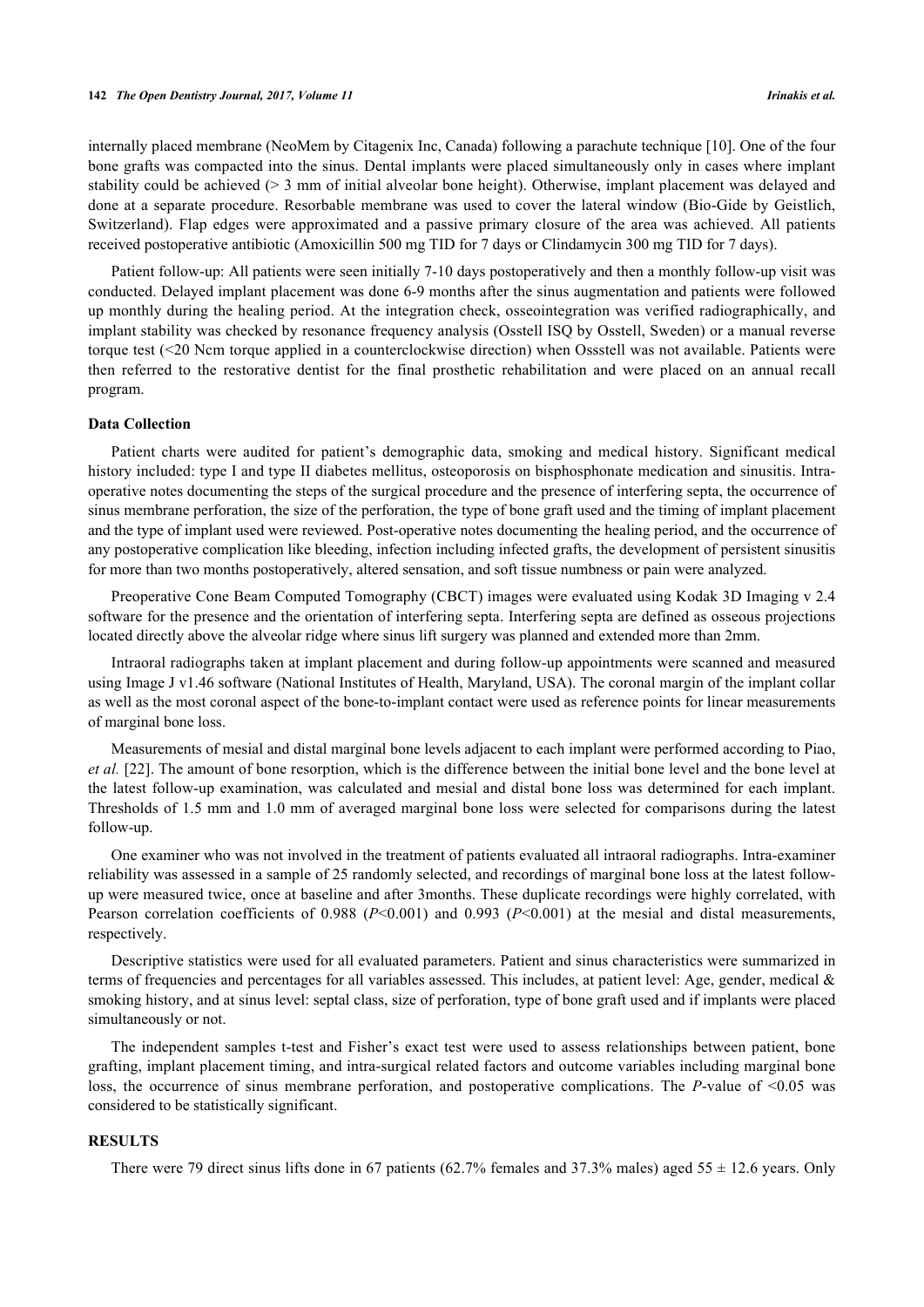eight patients were current smokers. Twelve patients received bilateral sinus lift.

Simultaneous sinus lift and dental implant placement were performed in 31 sinuses, while delayed implant placement was performed in 48 sinuses. A total of 107 implants were placed (Table **[1](#page-3-0)**). Of the implants placed, eleven were Nobel Replace Straight Groovy, forty-seven were Nobel Replace Tapered Groovy, one was Nobel Replace Select Straight, seven were Nobel Replace Select Tapered, six were Nobel Replace Conical Connection, six were Nobel Active, nine were Straumann Bone Level Sand-blasted, Large grit, Acid-etched (SLA), eighteen were Astra OsseoSpeed TX Straight, and two MIS SEVEN implants. One patient did not return for the completion of treatment following implant placement. Therefore, only 105 implants received an integration check. For one-stage implants, the integration check was done at a pre-determined time point after implant placement. For two-stage implants, the integration check was done at the time of the second stage surgery, and osseointegration was verified radiographically and by either an Osstell ISQ ( $n=73$ ) or a manual reverse torque test ( $n=32$ ). All implants that received an integration check had successfully osseointegrated, resulting in an overall survival rate of 100%. Average implant follow-up period after integration check was 12.8 months (1-37 m).

<span id="page-3-0"></span>**Table 1. Patients demographic, smoking and medical history and type of procedure as its relate to the incidence of membrane perforation and postoperative complications.**

|                          | Number $(\%)]$ | <b>Incidence of Membrane</b> | <b>Fisher's Exact</b> | <b>Incidence of Other Complications</b> | <b>Fisher's Exact</b> |
|--------------------------|----------------|------------------------------|-----------------------|-----------------------------------------|-----------------------|
|                          |                | Perforation (%)              | <b>Test</b>           | $(\%)$                                  | <b>Test</b>           |
| Age                      |                |                              |                       |                                         |                       |
| $<$ 45                   | 12 (18%)       | 3(25%)                       |                       | $1(8.3\%)$                              | $P=1.000$             |
| 45-64                    | 37(55%)        | 8(21%)                       |                       | 5(13.5)                                 |                       |
| >65                      | 18(27%)        | 7(38.9)                      | $P=0.422$             | $2(11.1\%)$                             |                       |
| <b>Total</b>             | 67             |                              |                       |                                         |                       |
| Gender                   |                |                              |                       |                                         |                       |
| Male                     | 25 (37.3%)     | $7(28.0\%)$                  | $P=0.700$             | $2(8.0\%)$                              |                       |
| Female                   | 42 (62.7%)     | $11(26.2\%)$                 |                       | $6(14.3\%)$                             | $P=0.700$             |
| <b>Smoking history</b>   |                |                              |                       |                                         |                       |
| Non smoker               | 59 (88%)       | $15(25.4\%)$                 | $P=0.672$             | $8(13.6\%)$                             | $P=0.582$             |
| Smoker                   | $8(11.9\%)$    | 3(37.5%)                     |                       | $0(0\%)$                                |                       |
| <b>Medical history</b>   |                |                              |                       |                                         |                       |
| Non-significant          | 48 (71.6%)     | 12(25%)                      | $P=0.760$             | $7(14.6\%)$                             | $P=0.424$             |
| $>= 1$ medical condition | 19 (23.35%)    | $6(31.6\%)$                  |                       | $1(5.3\%)$                              |                       |
| Procedure                |                |                              |                       |                                         |                       |
| Sinus lift alone         | 48 (60.75%)    | $9(18.8\%)$                  | $P=0.410$             | $5(10.4\%)$                             | $P=1.000$             |
| Sinus $lift + implant$   | 31 (39.24%)    | $9(29.0\%)$                  |                       | $3(9.7\%)$                              |                       |
| Total                    | 79             | 18 (22.78%)                  |                       | $8(10\%)$                               |                       |

#### **Incidence of Septum**

An evaluation of preoperative CBCT images revealed that interfering septa were recognized in 48.1% of sinuses. Interfering Septa were further classified according to their direction into Class I: septum oriented in a buccal-lingual direction (medial-lateral sinus direction or Coronal Plane). Class II: septum oriented in a mesial-distal direction (anterior-posterior sinus direction or Sagittal Plane). Class III: septum in a horizontal (shelf-like; Transverse Plane) orientation (off one of the medial or lateral walls). Class IV: septum of a combination of Class I, II, or III. (Fig. **[1](#page-3-1)**).

<span id="page-3-1"></span>The most common septal orientation identified was Class I septum in  $34.2\%$  (n=27) sinuses, the second most common were Class II and Class IV in 5.1% (n=4) sinuses. The least common was Class III, which was identified in 3.8% (n=3) sinuses. The incidence of different classes of septa is shown in Table **[2](#page-4-0)**. It is important to notice that of all sinuses with septa identified on CBCT, 71.1% of them had class I septum.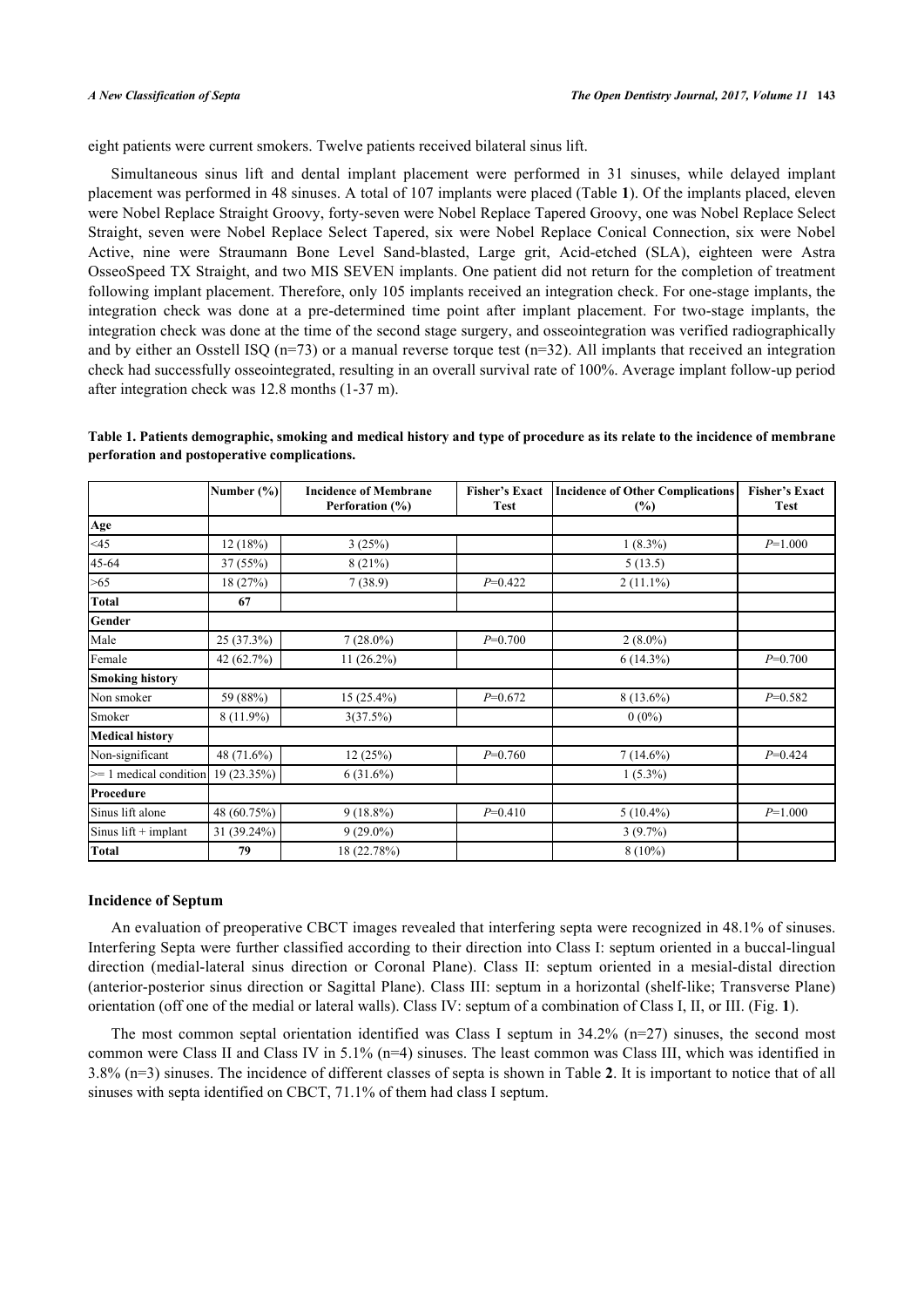

Fig. (1). CBCT scan showing septum classification according to direction.

A & A': Class I septum in buccal lingual direction, A: Transverse Plane. A': Sagittal Plane B &B': Class II septum in mesial distal direction, B: Transverse Plane. B': Coronal Plane

C & C': Class III septum in horizontal direction, C: Coronal Plan. C': Sagittal Plane.

<span id="page-4-0"></span>**Table 2. The occurrence of membrane perforation as its related to the identification of interfering septa in CBCT, and the incidence of membrane perforations, according to septal class once an interfering septum was identified in CBCT. The presence of septum was significantly associated with intra-surgical membrane perforation. \*Fisher's Exact Test**  $P$  **< 0.001.** 

|                              | <b>Membrane Perforation</b> |                    | <b>TOTAL</b> |
|------------------------------|-----------------------------|--------------------|--------------|
|                              | <b>No Perforation</b>       | <b>Perforation</b> |              |
| No septa identified          | 40(97.6%)                   | $1(2.4\%)$         | 41           |
| One or more septa            | $22(55.3\%)$                | $17(44.7)^*$       | 38           |
| <b>TOTAL</b>                 | 62(78%)                     | 18(22%)            | 79           |
| <b>Septal classification</b> | No perforation              | Perforation        | <b>TOTAL</b> |
| Class I (medio-lateral)      | $16(59.3\%)$                | $11(40.7\%)$       | 27           |
| Class II (antro-post)        | $2(50.0\%)$                 | $2(50.0\%)$        | 4            |
| Class III (Shelf)            | $3(100.0\%)$                | $0(0.0\%)$         |              |
| Class IV (Combination)       | $0(0.0\%)$                  | $4(100.0\%)$       | 4            |
| <b>TOTAL</b>                 | 21 (55%)                    | 17(44.7%)          | 38           |

#### **Intra-Operative Perforation**

The overall occurrence of sinus membrane perforation was 22.8%, regardless of whether or not an interfering septum was visualized on the pre-operative CBCT image. The incidence of Small ( $\leq$ 5 mm) and large ( $\geq$ 5 mm) membrane perforations were 12.7% (n=10) and 10.1% (n=8), respectively of all sinus lift procedures.

<span id="page-4-1"></span>In sinuses where an interfering septum was visualized radiographically, the incidence of sinus membrane perforation was 44.7% and small and large perforation occurred in 26.3% and 18.4% of the cases, respectively. In sinuses where an interfering septum was not visualized radiographically, only one perforation occurred, leading to an incidence of 2.4%. The distribution of all perforations, both small and large, according to septal class is presented in Table **[2](#page-4-0)**. An outline of clinical consideration is presented in Table **[3](#page-4-1)**.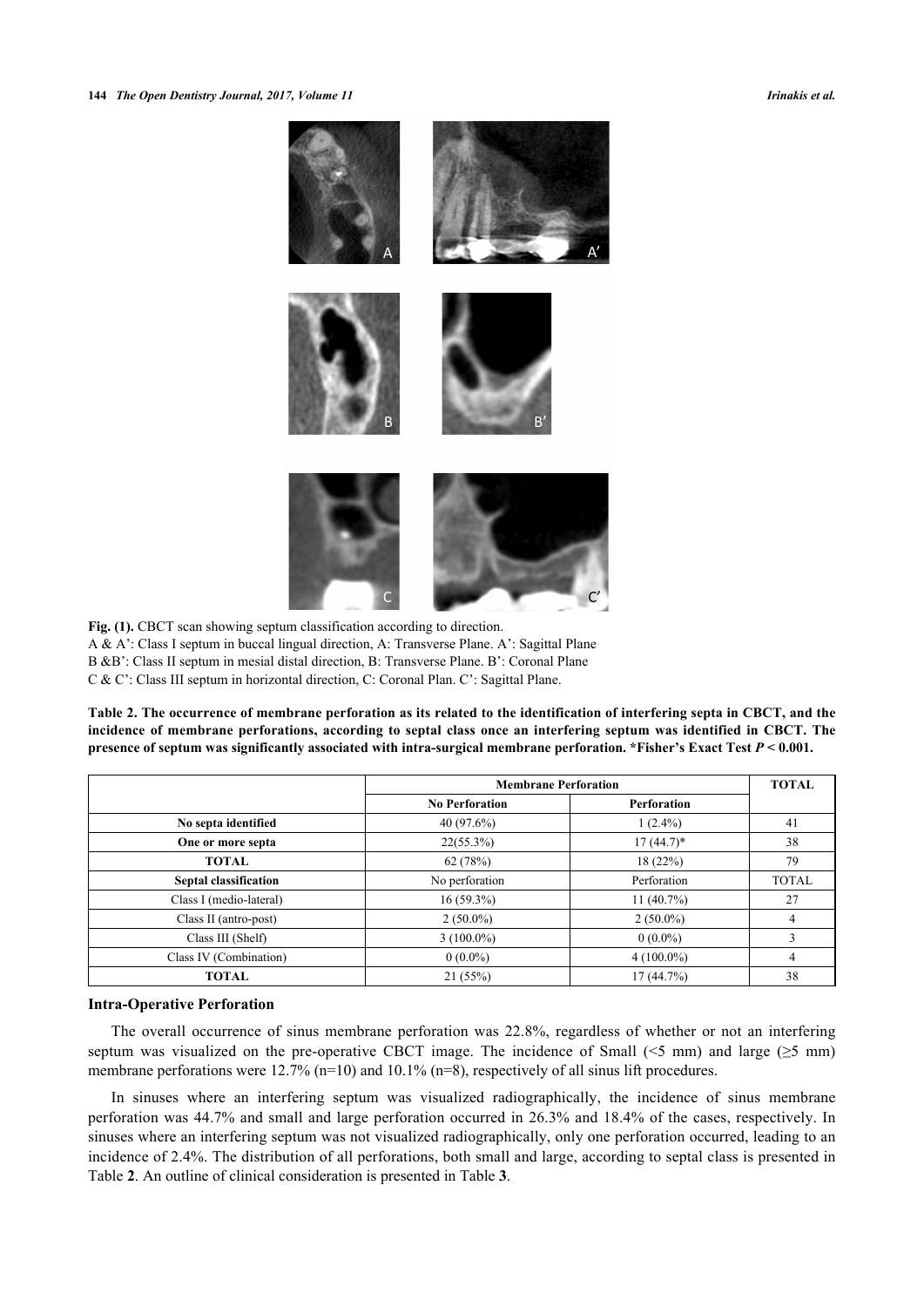| <b>Septal</b><br><b>Classification</b> | <b>Orientation</b>                                                                       | <b>Clinical Remarks</b>                                                                                                                                                         | <b>Surgeon Degree of</b><br><b>Experience Needed</b> |
|----------------------------------------|------------------------------------------------------------------------------------------|---------------------------------------------------------------------------------------------------------------------------------------------------------------------------------|------------------------------------------------------|
| <b>Class I</b>                         | Medial-lateral (Coronal Plane)                                                           | The most common orientation Careful surgical manipulation<br>Difficulty of the case depends on the size and number of septa                                                     | Early -Moderate<br>experience                        |
| <b>Class II</b>                        | Anterior-posterior<br>(Sagittal Plane)                                                   | Second most common orientation Moderate difficultly based on<br>location Higher incidence of membrane perforation                                                               | Moderate experience                                  |
| <b>Class III</b>                       | Horizontal or shelf-like<br>(Transverse Plane) off one of the<br>medial or lateral walls | Least common orientation Difficultly based on location /size<br>Higher incidence of membrane perforation                                                                        | Significant experience                               |
| <b>Class IV</b>                        | A combination of Class I, II, or III.                                                    | Common incidence Difficult management with high incidence<br>of membrane perforation. Requires modification of the surgical<br>technique and /or special instrument development | Significant experience<br>/advanced technology       |

#### **Table 3. Proposed classification of maxillary sinus septa and clinical recommendation on management.**

Due to the relatively small occurrence of radiographic Class II, III, and IV septum, a separate analysis of septal classes and the occurrence of sinus membrane perforations was not possible. However, the presence of an interfering radiographic septum on the pre-operative CBCT scan was found to be significantly associated with the occurrence of a sinus membrane perforation  $(P < 0.001)$  (Table [2](#page-4-0)).

#### **Post-operative Complications**

Post-operative complications occurred in only eight sinuses out of the 79 sinus treated, resulting in an occurrence rate of 10%. The majority of the complications relate to postoperative graft infection (5%). The incidence of other complications was 1.3%. Infection was treated with appropriate antibiotic.

Only two cases had intra-surgical membrane perforation followed by other complications; therefore, intra-surgical membrane perforation was not associated with the occurrence of postoperative complications (*P*=1.000). One patient had severe post-operative pain that radiates to the ipsilateral ear and was managed by pain medication. Another patient complained of facial asymmetry at the side of the procedure. However, facial symmetry improved as the soft tissue healing progressed. None of the complications resulted in the failure of the sinus augmentation.

There were four types of bone graft material used in sinus lifts: injectable paste allograft  $(n=26)$ , particulate allograft  $(n=25)$ , BioOss particulate xenograft  $(n=9)$ , and particulate alloplast  $(n=19)$ . When comparing the type of graft material used for the incidence of complications, it was found that injectable paste graft was significantly associated with a higher incidence of complications compared to particulate grafts ( $P=0.014$ ).

#### **Patient and Procedure's Factors Related to Membrane Perforation and Post-operative Complications**

The study population was divided into three age groups: those younger than 45 years ( $n=12$ ), those aged 45-64  $(n=37)$ , and those aged 65 years or older  $(n=18)$ .

The incidence of membrane perforation among different age groups is presented in Table **[1](#page-3-0)**. Although the oldest age group experienced the highest proportion of small and large perforations, this difference was not statistically significant (*P*=0.422). The youngest age group experienced the smallest proportion of other complications and the difference was only minimal and not statistically significant (*P*=1.000).

Female patients showed a larger proportion of major complications; however, the difference was not statistically significant (p=0.700). No gender difference was discovered with respect to the occurrence of membrane perforations.

Smokers had a higher occurrence of membrane perforations and nonsmokers had a higher occurrence of postoperative complications. However, the difference was not statistically significant (*P*=0.672) and (*P*=0.582), respectively. The presence of one significant medical history (type I and type II diabetes mellitus, osteoporosis on bisphosphonate medication and sinusitis) was not associated with the occurrence of membrane perforation or postoperative complications (*P*=0.760) and (*P*=0.424) respectively.

Out of the 79 sinuses evaluated in this study, 48 sinuses did not have sufficient bone for immediate implant placement and were augmented in a staged approach. The membrane perforation and postoperative complication rates in this group were 18.8% and 10.4%, respectively. Simultaneous implant placement with the sinus lift was found to be associated with an increased proportion of sinus membrane perforations when compared to staged approach, although the results were not statistically significant  $(P=0.410)$ . Both groups were, in fact, found to be associated with equal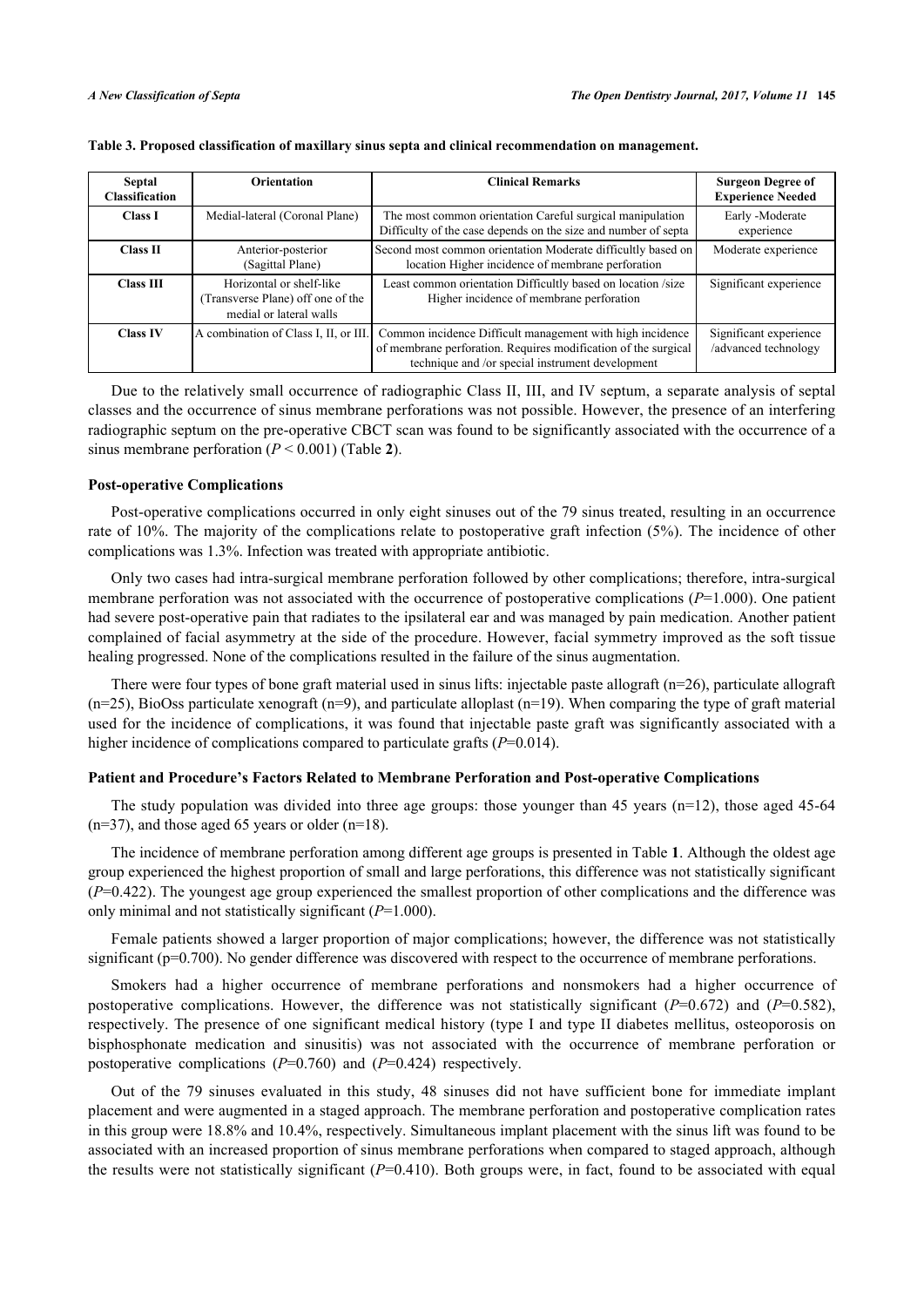proportions of postoperative complications, 9.7% and 10.4%, respectively (*P*=1.000) (Table **[1](#page-3-0)**).

#### **Implant Marginal Bone Loss**

<span id="page-6-0"></span>The mean implant marginal bone loss for sinuses that did not experience a membrane perforation was  $0.6\pm0.8$  mm, compared with  $0.9 \pm 0.9$  mm for sinuses that did experience a perforation ( $P=0.325$  $P=0.325$  $P=0.325$ ) (Fig. 2).



**Fig. (2).** Average implant marginal bone loss according to sinus membrane perforation. Independent Samples T-Test,  $P = 0.325$ , N = 37. The outlier corresponds to a patient with a non-contributory medical history.

At both the 1.5 mm and 1.0 mm thresholds, the occurrence of a sinus membrane perforation was associated with an increased occurrence of marginal bone loss. However, neither result was statistically significant (*P*=0.410, *P*=0.215 respectively) (Table **[4](#page-6-1)**).

<span id="page-6-1"></span>**Table 4. Overall averaged marginal bone loss and bone loss at the 1.5 and 1.0 mm thresholds for sinus membrane perforations. \* Fisher's Exact Test** *P***=0.410. \*\* Fisher's Exact Test** *P***=0.215.**

|                                                       | <b>No Membrane Perforation</b> | <b>Membrane Perforation</b> |
|-------------------------------------------------------|--------------------------------|-----------------------------|
| Bone loss $\leq 1.5$ mm <sup>*</sup><br>Number $(\%)$ | $25(89.3\%)$                   | $6(66.7\%)$                 |
| Bone loss $\geq 1.5$ mm<br>Number $(\%)$              | $3(10.7\%)$                    | $3(33.3\%)$                 |
| Bone loss $\leq 1.0$ mm**<br>Number $(\%)$            | $22(78.6\%)$                   | $5(55.6\%)$                 |
| Bone loss $\geq 1.0$ mm<br>Number $(\%)$              | $6(21.4\%)$                    | $4(44.4\%)$                 |

### **DISCUSSION**

The prevalence of interfering septa at the sinus level within this study was 48.1%. As previously discussed, the overall prevalence of septa reported in the literature at the sinus level is between 16% and 48% [[17,](#page-9-7) [23,](#page-9-13) [24\]](#page-10-0) with a higher occurrence in edentulous subjects as compared to dentulous subjects[[24](#page-10-0)]. The study confirms that careful preoperative evaluation of a three dimensional radiograph is important in preventing membrane perforation during the sinus lift procedure. Membrane perforation occurred only in 17 sinuses of the 38 sinuses in which septa were identified preoperatively. However, the presence of an interfering radiographic septum on the preoperative CBCT scan was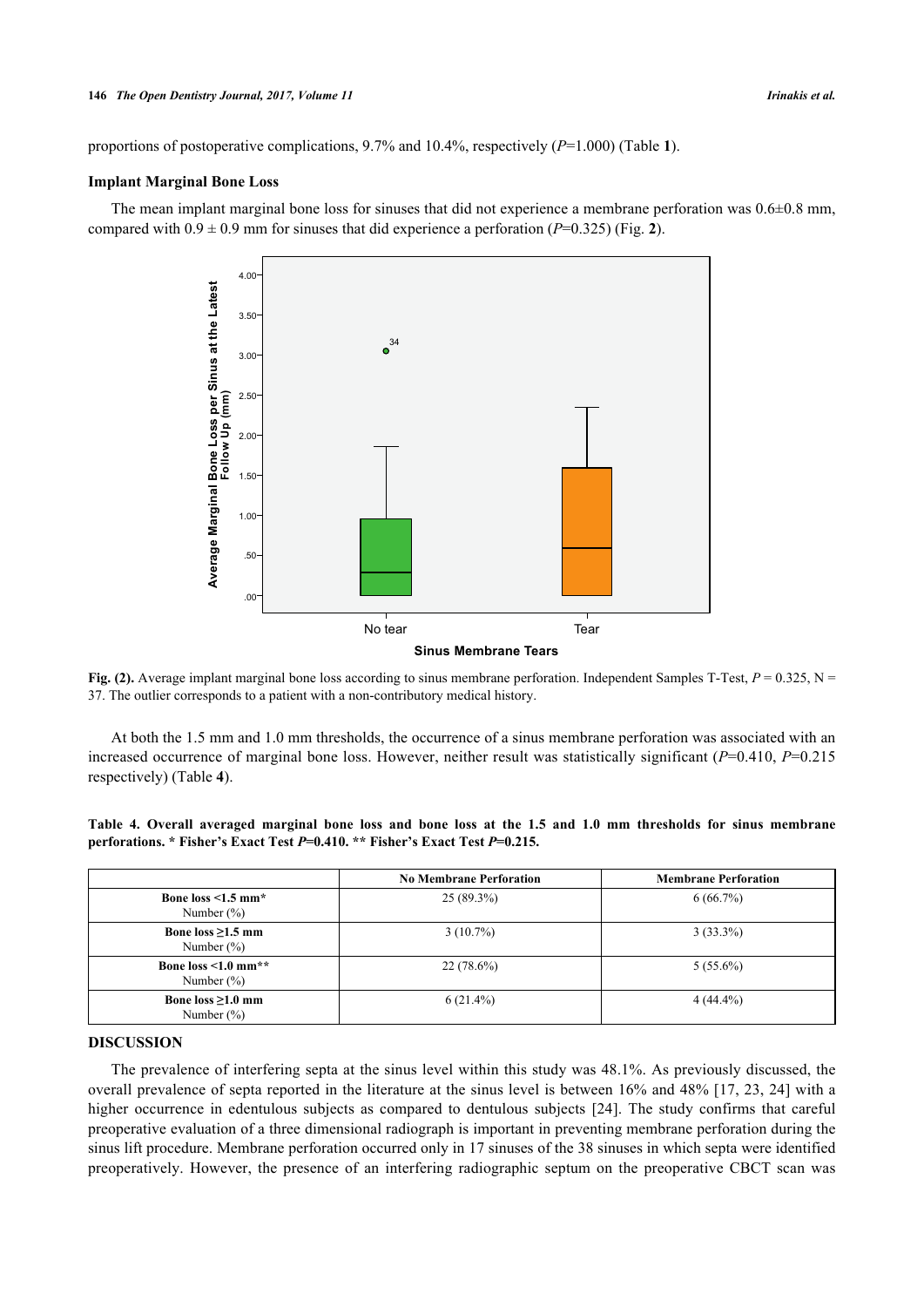significantly associated with the occurrence of a sinus membrane perforation. The overall membrane perforation in relation to the presence of septa was 44.7% in this study and is in agreement with previously reported data [\[18](#page-9-8), [25,](#page-10-1) [26\]](#page-10-2). Of these studies, only Malkinson and Irinakis [\[10](#page-9-5)] retrospectively assessed the presence of interfering septa on preoperative CBCT scans of 52 direct sinus lift procedures. A statistically significant association between the presence of interfering septa and membrane perforations was not found at that time [\[10\]](#page-9-5). However, in their study, a high percentage of membrane perforation occurred in sinuses that did not have interfering septa (10.8%) as compared to the sinuses that had septa (13%). Schwarz, *et al.* [\[26](#page-10-2)] identified the presence of sinus septa and residual ridge height of <3.5 mm as main risk factors for membrane perforation in sinus lift surgery.

Identification and management of interfering septa are essential to predict and avoid complications during sinus augmentation procedure. Therefore, there is a need for the development of a classification system that fosters easy communication between practitioners and provides a prospective on the difficulty of the management of any particular case. The ideal classification system has to be comprehensive, practical and simple and it should provide a clinical recommendation on the management and /or the prognosis of the case. The proposed system is based on the orientation of the maxillary septum as identified in the CTCB scans. The different classes were assigned based on the prevalence of different orientation of the maxillary septa as reported in the literature, meaning that Class I septa is more prevalent than Class II or III. We also incorporated a Class IV that included septa which have a combination of orientation. In addition to the prevalence, we also considered the difficulty of the surgical management based on the incidence of complications.

The majority of sinuses in this study with interfering septa contained Class I septa (Coronal Plane), or septa with a buccal-lingual orientation that divided the sinus cavity into anterior and posterior compartments. This is in agreement with what was reported previously in studies that evaluated cadaver specimens and CBCT images [\[13](#page-9-14), [14](#page-9-15), [23](#page-9-13), [24](#page-10-0)]. Park, *et al.* [[23\]](#page-9-13) evaluated CBCT images of 400 sinuses and found that out of the 111 sinuses that had septa, 106 of them had septa oriented in a buccal-palatal direction (Coronal Plane), four sinuses had septa in a sagittal direction, and one sinus had a septum in a transverse direction. On the other hand, Rosano, *et al.* [[17](#page-9-7)] in a cadaver study evaluating 60 sinuses found that 70% of maxillary septa were in a sagittal direction.

A systematic review by Pommer, *et al.* [[27](#page-10-3)] evaluated the morphology of maxillary sinus and in 87% of the cases, the septa had a buccal-palatal orientation. However, sagittal orientation was found in 11.1%, and horizontal septa were observed in 1.3% of cases. In this study, the incidence of Class II septa (sagittal) was 5.1%, and Class III (horizontal shelve) was 3.1%. Interestingly, we found that 5.1% of the cases had a combination of the different orientations of the septa and, therefore, were classified as Class IV. A similar finding has been reported by Sakhadri, *et al.* who found a small number of their subjects (1%) to have 2 or three septa directed in different orientations[[28](#page-10-4)]. The surgical manipulation of Class V has been difficult and resulted in membrane perforation in all of the cases. To our knowledge, the only proposed classification for maxillary septa was by Wen, *et al.* [[9\]](#page-9-4) and it was based on the degree of difficulty of the surgical manipulation of the case. Cases were categorized into easy, moderate or difficult class and each of the cases were sub-classified into A, B and C based on factors like the location, number, orientation and size of the septa. A proposed clinical guideline into how to manage different cases was given. However, in this classification, only septa that have a mediolateral or antero-posterior direction were included, and septa oriented in other directions were not considered. Although the incidence of Class III and Class IV septa is relatively small, those cases are considered a real challenge to the implant surgeon and require an advanced level of skills and experiences to manage them.

The incidence of postoperative complications in this study was low and was not associated with membrane perforation. The incidence of reported infection following sinus lift surgery has ranged from 0 to 12.5% [\[25](#page-10-1), [29](#page-10-5), [30\]](#page-10-6). There has been conflicting information regarding the association between membrane perforation and the development of sinusitis. Nolan, *et al.* [\[7](#page-9-2)] found that 85% of sinuses developing sinusitis and secondary infection had intra-surgical membrane perforation. Others had argued that the occurrence of sinusitis is not associated with the occurrence of membrane perforations [\[31](#page-10-7), [32](#page-10-8)]. Four types of bone grafts material were available and the selection of which graft is used during the procedure was based on the clinical judgment of the operator. Injectable paste material has the advantage of reducing operating time with a clinically acceptable result [[33](#page-10-9)]. However, in this study, it was associated with a higher incidence of postoperative complication rate. This has to be interpreted with caution due to the limited number of sinuses and the retrospective nature of the study. In the literature, an association between the type of bone graft material used during sinus lift surgery and the occurrence of postoperative complications has not been found [[34\]](#page-10-10). Postoperative pain in the sinus and infraorbital area is common and could last up to 3 weeks [[35\]](#page-10-11). Soft tissue dehiscence results from poor flap management and may result in graft loss [\[35](#page-10-11)].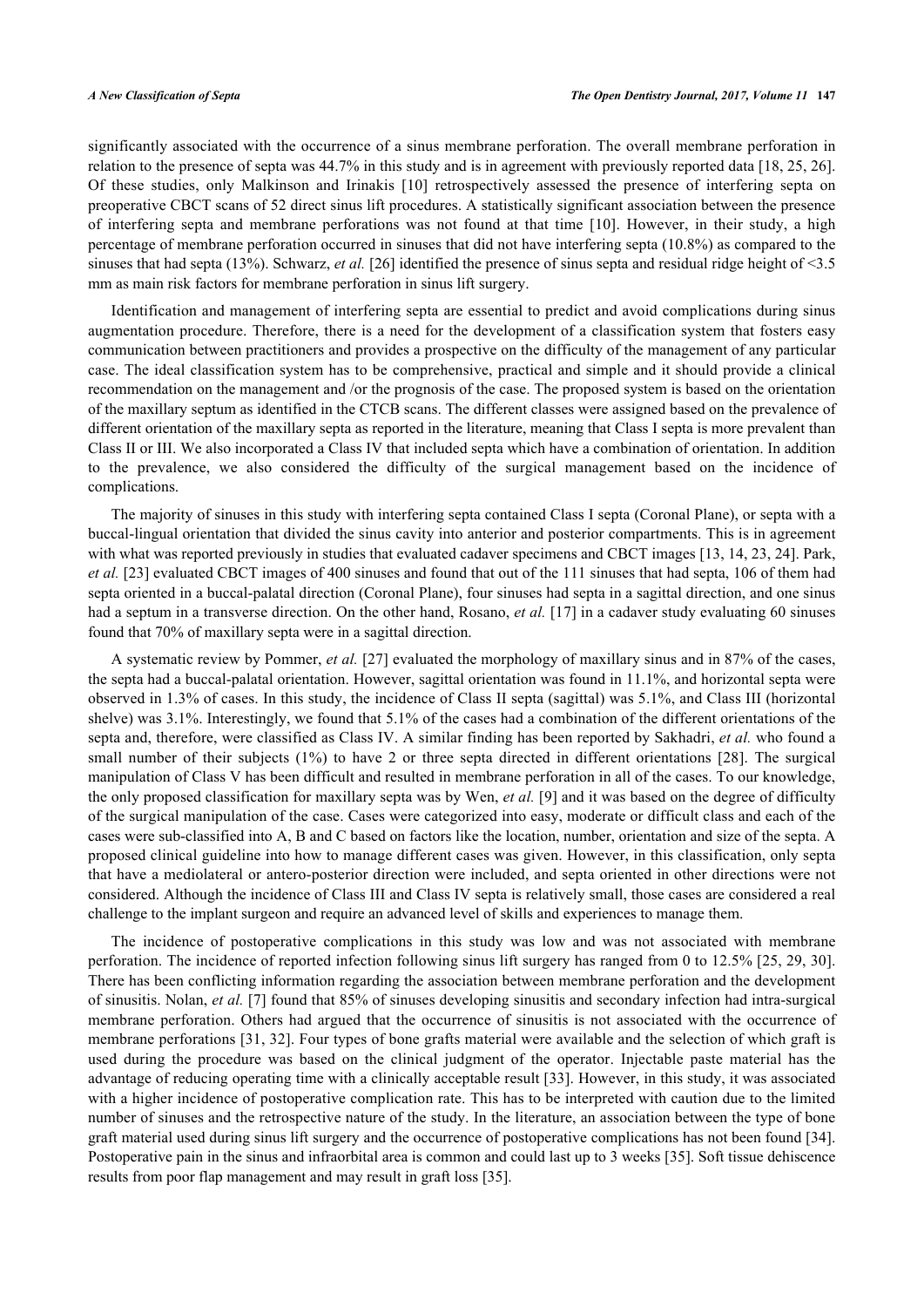The occurrence of a sinus membrane perforation was related to implant marginal bone loss at the latest follow-up. However, this association was not found to be statistically significant. Karabuda, *et al.* [\[36](#page-10-12)] assessed the effect of sinus membrane perforation on the success of implants placed in augmented sinuses in 91 patients using 259 implants. Both one and two stage direct sinus lifts were included. A statistically significant difference was not detected in the periimplant resorption rate between implants placed in sinuses with or without membrane perforations [[36\]](#page-10-12). Although some evidence in the literature points to a relationship between sinus membrane perforations and reduced implant survival [[5](#page-9-1), [18\]](#page-9-8) the majority of research on this topic points to the lack of such an association [[2](#page-8-1), [6](#page-9-11)]. The trend of sinus membrane perforations causing increased marginal bone loss following implant placement, even if clinically relevant, may never prove to be statistically significant because the actual increase in marginal bone loss caused by a perforation is likely to be very small relative to the overall success of implant therapy in the posterior maxilla.

Insufficient bone level is a frequent problem encountered during the restoration of posterior maxilla. Several sinus augmentation techniques *i.e.* lateral window and crestal approach, the use of autogenous bone graft or bone substitute or the use of short dental implant have been proposed. To date, there is no conclusive evidence in the literature on the superiority of one technique over the others in terms of prosthetic or implant success [[37\]](#page-10-13). Short dental implants or crestal approach might offer an alternative to lateral window approach when residual bone height is 4-9 mm with lower complications rate [\[37\]](#page-10-13). However, when advanced resorption of alveolar ridge is encountered, lateral window sinus augmentation is a reliable and well documented technique providing that careful evaluation of the risk factors and technical details are considered. This study has several limitations being a retrospective review of a limited number of sinus augmentation procedures. Although all procedures were carried out by one clinician, different types of bone grafts were used. Bone loss was measured from radiographs taken at implant placement and at follow up but due to the relatively short follow-up period following integration check, the detection of significant differences or correlations between contributing factors and marginal bone loss was made difficult. In addition, the restoration of dental implants plays a significant role in their overall success. Factors such as the creation of hygienic implant restoration contours as well as proper occlusal adjustment are critical to their long-term success. The majority of patients in this study returned to their referring dentists for implant restoration, and thus the confounding variable of multiple operators with different skill levels may also have affected the results observed.

#### **CONCLUSION**

Sinus septa should not be considered as a contraindication to sinus lift surgery. Septa should be identified, classified and managed with a meticulous attention to technical details. A classification based on the septal orientation is proposed since the orientation of the septa can complicate the surgical procedure and requires modification of the surgical technique. In this study, the identification of interfering septa on preoperative CBCT scans was significantly associated with the occurrence of intra-surgical sinus membrane perforations. However, sinus membrane perforations were not significantly associated with major post-operative complications or implant marginal bone loss.

#### **ABBREVIATION**

**CBCT** = Cone Beam Computed Tomography

# **CONFLICT OF INTEREST**

The authors confirm that this article content has no conflict of interest.

# **ACKNOWLEGEMENTS**

Declared None.

# **REFERENCES**

- <span id="page-8-0"></span>[1] Schlegel A, Hamel J, Wichmann M, Eitner S. Comparative clinical results after implant placement in the posterior maxilla with and without sinus augmentation. Int J Oral Maxillofac Implants 2008; 23(2): 289-98. [PMID: [18548926\]](http://www.ncbi.nlm.nih.gov/pubmed/18548926)
- <span id="page-8-1"></span>[2] Pjetursson BE, Tan WC, Zwahlen M, Lang NP. A systematic review of the success of sinus floor elevation and survival of implants inserted in combination with sinus floor elevation. J Clin Periodontol 2008; 35(8 Suppl): 216-40. [\[http://dx.doi.org/10.1111/j.1600-051X.2008.01272.x](http://dx.doi.org/10.1111/j.1600-051X.2008.01272.x)] [PMID: [18724852](http://www.ncbi.nlm.nih.gov/pubmed/18724852)]
- [3] Lindgren C, Mordenfeld A, Johansson CB, Hallman M. A 3-years clinical follow-up of implants placed in two different biomaterials used for sinus augmentation. Int J Oral Maxillofac Implants 2012; 27(5): 1151-62.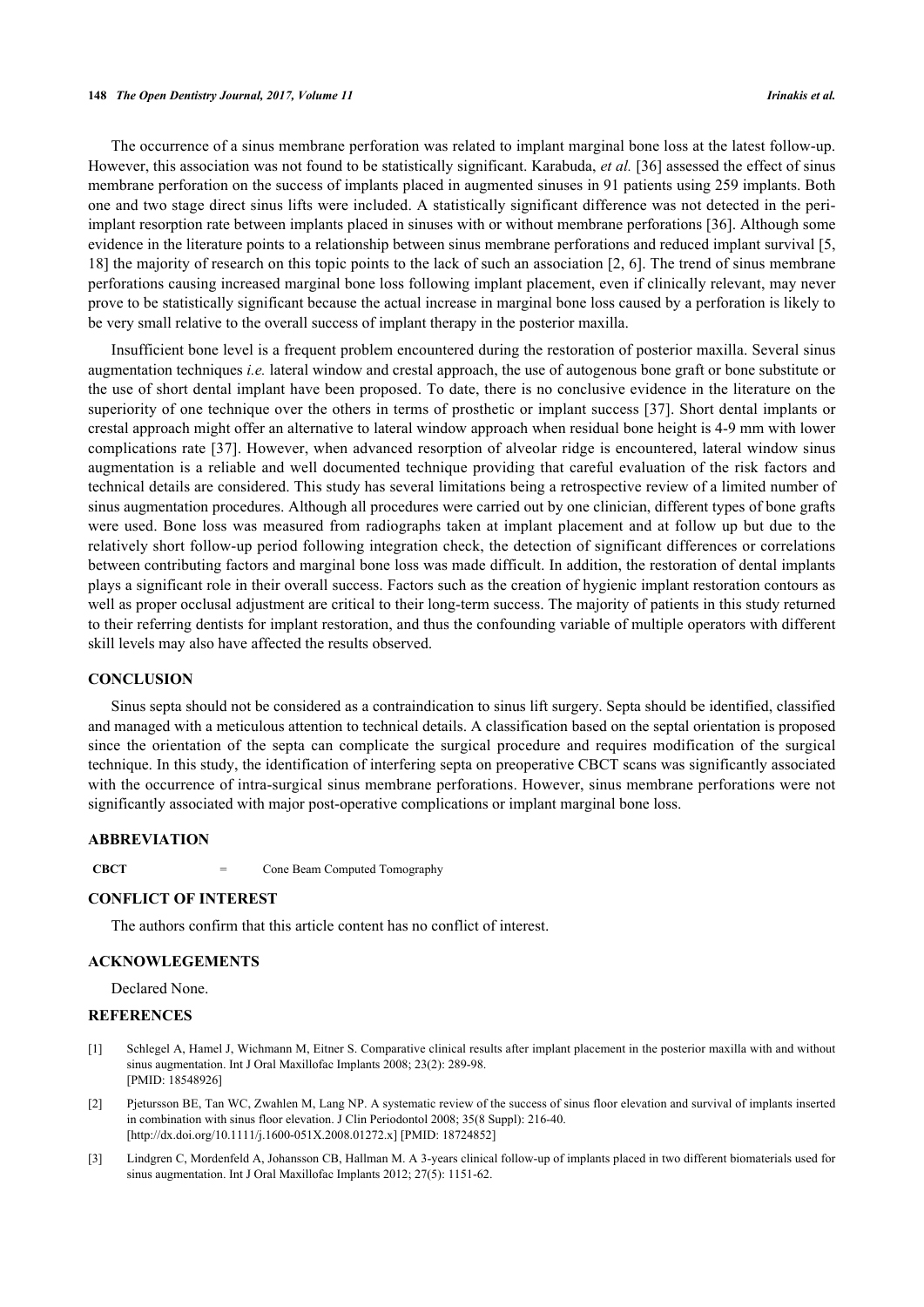[PMID: [23057029\]](http://www.ncbi.nlm.nih.gov/pubmed/23057029)

- <span id="page-9-0"></span>[4] Mordenfeld A, Lindgren C, Hallman M. Sinus floor augmentation using straumann(R) bone ceramic and BioOss(R) in a split mouth design and later placement of implants: A 5-years report from a longitudinal study. Clin Implant Dent Relat Res 2015; 17: 1092-102. [\[http://dx.doi.org/10.1111/cid.12374\]](http://dx.doi.org/10.1111/cid.12374) [PMID: [26358740](http://www.ncbi.nlm.nih.gov/pubmed/26358740)]
- <span id="page-9-1"></span>[5] Khoury F. Augmentation of the sinus floor with mandibular bone block and simultaneous implantation: A 6-years clinical investigation. Int J Oral Maxillofac Implants 1999; 14(4): 557-64. [PMID: [10453672\]](http://www.ncbi.nlm.nih.gov/pubmed/10453672)
- <span id="page-9-11"></span>[6] Becker ST, Terheyden H, Steinriede A, Behrens E, Springer I, Wiltfang J. Prospective observation of 41 perforations of the Schneiderian membrane during sinus floor elevation. Clin Oral Implants Res 2008; 19(12): 1285-9. [\[http://dx.doi.org/10.1111/j.1600-0501.2008.01612.x\]](http://dx.doi.org/10.1111/j.1600-0501.2008.01612.x) [PMID: [19040444](http://www.ncbi.nlm.nih.gov/pubmed/19040444)]
- <span id="page-9-2"></span>[7] Nolan PJ, Freeman K, Kraut RA. Correlation between Schneiderian membrane perforation and sinus lift graft outcome: A retrospective evaluation of 359 augmented sinus. J Oral Maxillofac Surg 2014; 72(1): 47-52. [\[http://dx.doi.org/10.1016/j.joms.2013.07.020\]](http://dx.doi.org/10.1016/j.joms.2013.07.020) [PMID: [24071378](http://www.ncbi.nlm.nih.gov/pubmed/24071378)]
- <span id="page-9-3"></span>[8] Neugebauer J, Ritter L, Mischkowski RA, *et al.* Evaluation of maxillary sinus anatomy by cone-beam CT prior to sinus floor elevation. Int J Oral Maxillofac Implants 2010; 25(2): 258-65. [PMID: [20369083\]](http://www.ncbi.nlm.nih.gov/pubmed/20369083)
- <span id="page-9-4"></span>[9] Wen SC, Chan HL, Wang HL. Classification and management of antral septa for maxillary sinus augmentation. Int J Periodontics Restorative Dent 2013; 33(4): 509-17. [\[http://dx.doi.org/10.11607/prd.1609](http://dx.doi.org/10.11607/prd.1609)] [PMID: [23820711](http://www.ncbi.nlm.nih.gov/pubmed/23820711)]
- <span id="page-9-5"></span>[10] Malkinson S, Irinakis T. The influence of interfering septa on the incidence of Schneiderian membrane perforations during maxillary sinus elevation surgery: A retrospective study of 52 consecutive lateral window procedures. Oral Surg 2009; 2: 19-25. [\[http://dx.doi.org/10.1111/j.1752-248X.2009.01038.x](http://dx.doi.org/10.1111/j.1752-248X.2009.01038.x)]
- <span id="page-9-6"></span>[11] Velásquez-Plata D, Hovey LR, Peach CC, Alder ME. Maxillary sinus septa: A 3-dimensional computerized tomographic scan analysis. Int J Oral Maxillofac Implants 2002; 17(6): 854-60. [PMID: [12507246\]](http://www.ncbi.nlm.nih.gov/pubmed/12507246)
- [12] Kim MJ, Jung UW, Kim CS, *et al.* Maxillary sinus septa: prevalence, height, location, and morphology. A reformatted computed tomography scan analysis. J Periodontol 2006; 77(5): 903-8. [\[http://dx.doi.org/10.1902/jop.2006.050247](http://dx.doi.org/10.1902/jop.2006.050247)] [PMID: [16671885\]](http://www.ncbi.nlm.nih.gov/pubmed/16671885)
- <span id="page-9-14"></span>[13] Zijderveld SA, van den Bergh JP, Schulten EA, ten Bruggenkate CM. Anatomical and surgical findings and complications in 100 consecutive maxillary sinus floor elevation procedures. J Oral Maxillofac Surg 2008; 66(7): 1426-38. [\[http://dx.doi.org/10.1016/j.joms.2008.01.027\]](http://dx.doi.org/10.1016/j.joms.2008.01.027) [PMID: [18571027](http://www.ncbi.nlm.nih.gov/pubmed/18571027)]
- <span id="page-9-15"></span>[14] Gosau M, Rink D, Driemel O, Draenert FG. Maxillary sinus anatomy: A cadaveric study with clinical implications. Anat Rec (Hoboken) 2009; 292(3): 352-4. [\[http://dx.doi.org/10.1002/ar.20859](http://dx.doi.org/10.1002/ar.20859)] [PMID: [19248167\]](http://www.ncbi.nlm.nih.gov/pubmed/19248167)
- [15] Naitoh M, Suenaga Y, Kondo S, Gotoh K, Ariji E. Assessment of maxillary sinus septa using cone-beam computed tomography: etiological consideration. Clin Implant Dent Relat Res 2009; 11(Suppl 1): e52-8. [\[http://dx.doi.org/10.1111/j.1708-8208.2009.00194.x\]](http://dx.doi.org/10.1111/j.1708-8208.2009.00194.x) [PMID: [19438951](http://www.ncbi.nlm.nih.gov/pubmed/19438951)]
- [16] Güncü GN, Yildirim YD, Wang HL, Tözüm TF. Location of posterior superior alveolar artery and evaluation of maxillary sinus anatomy with computerized tomography: A clinical study. Clin Oral Implants Res 2011; 22(10): 1164-7. [\[http://dx.doi.org/10.1111/j.1600-0501.2010.02071.x\]](http://dx.doi.org/10.1111/j.1600-0501.2010.02071.x) [PMID: [21244499](http://www.ncbi.nlm.nih.gov/pubmed/21244499)]
- <span id="page-9-7"></span>[17] Rosano G, Taschieri S, Gaudy JF, Lesmes D, Del Fabbro M. Maxillary sinus septa: A cadaveric study. J Oral Maxillofac Surg 2010; 68(6): 1360-4. [\[http://dx.doi.org/10.1016/j.joms.2009.07.069\]](http://dx.doi.org/10.1016/j.joms.2009.07.069) [PMID: [20231050](http://www.ncbi.nlm.nih.gov/pubmed/20231050)]
- <span id="page-9-8"></span>[18] Hernández-Alfaro F, Torradeflot MM, Marti C. Prevalence and management of Schneiderian membrane perforations during sinus-lift procedures. Clin Oral Implants Res 2008; 19(1): 91-8. [\[http://dx.doi.org/10.1111/j.1600-0501.2007.01372.x\]](http://dx.doi.org/10.1111/j.1600-0501.2007.01372.x) [PMID: [17961185](http://www.ncbi.nlm.nih.gov/pubmed/17961185)]
- <span id="page-9-9"></span>[19] Proussaefs P, Lozada J, Kim J, Rohrer MD. Repair of the perforated sinus membrane with a resorbable collagen membrane: A human study. Int J Oral Maxillofac Implants 2004; 19(3): 413-20. [PMID: [15214227\]](http://www.ncbi.nlm.nih.gov/pubmed/15214227)
- [20] Pikos MA. Maxillary sinus membrane repair: update on technique for large and complete perforations. Implant Dent 2008; 17(1): 24-31. [\[http://dx.doi.org/10.1097/ID.0b013e318166d934\]](http://dx.doi.org/10.1097/ID.0b013e318166d934) [PMID: [18332755](http://www.ncbi.nlm.nih.gov/pubmed/18332755)]
- <span id="page-9-10"></span>[21] Fugazzotto PA, Vlassis J. A simplified classification and repair system for sinus membrane perforations. J Periodontol 2003; 74(10): 1534-41. [\[http://dx.doi.org/10.1902/jop.2003.74.10.1534](http://dx.doi.org/10.1902/jop.2003.74.10.1534)] [PMID: [14653401\]](http://www.ncbi.nlm.nih.gov/pubmed/14653401)
- <span id="page-9-12"></span>[22] Piao CM, Lee JE, Koak JY, Kim SK, Rhyu IC, Han CH. Marginal bone loss around three different implant systems: Radiographic evaluation after 1 year. J Oral Rehabilit 2009; (36): 784-54.
- <span id="page-9-13"></span>[23] Park YB, Jeon HS, Shim JS, Lee KW, Moon HS. Analysis of the anatomy of the maxillary sinus septum using 3-dimensional computed tomography. J Oral Maxillofac Surg 2011; 69(4): 1070-8.